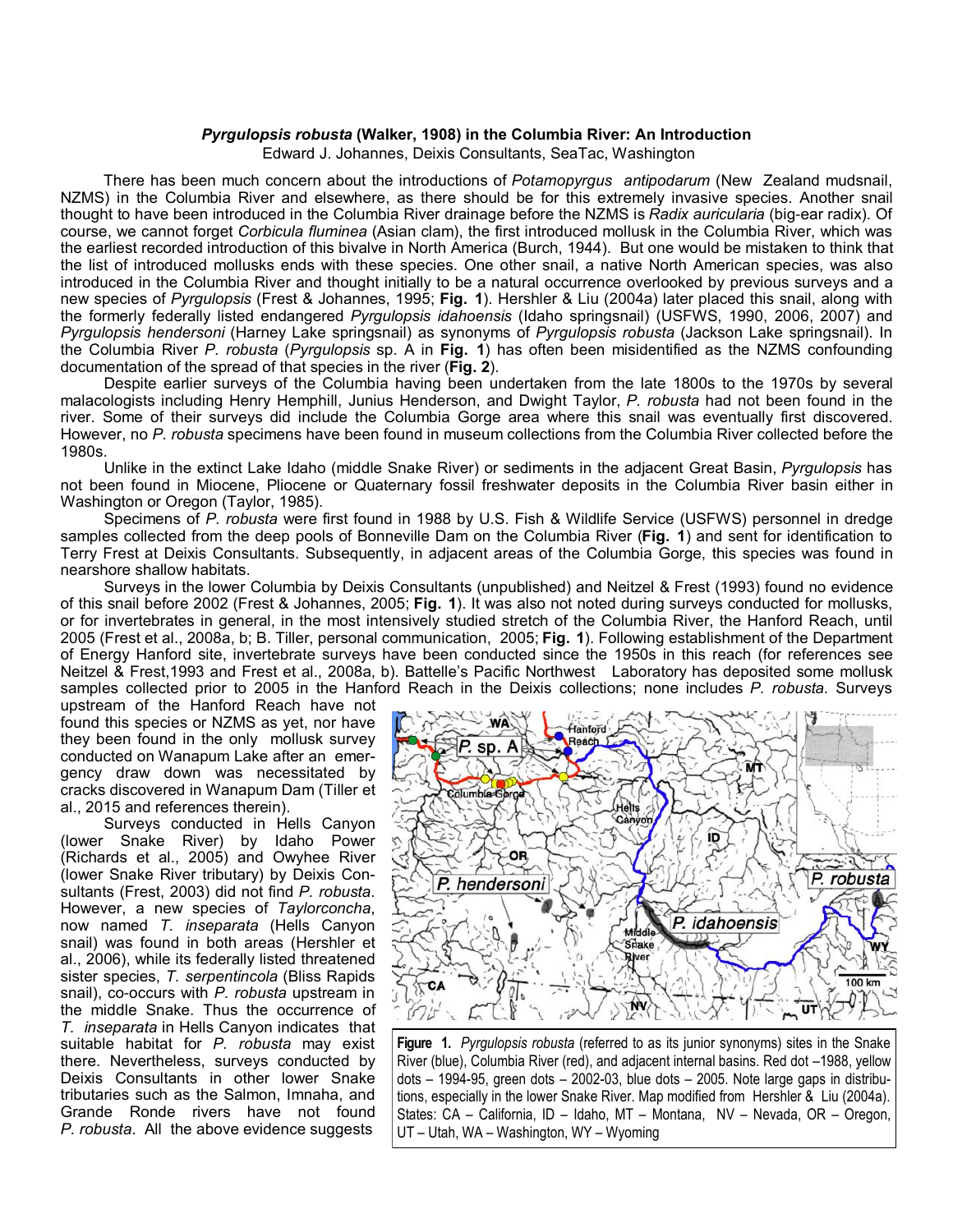that *P. robusta* has been recently introduced in the Columbia River. DNA evidence (Hershler & Liu, 2004a, b) further strengthens this conclusion. It indicates that the closest congeners of Columbia River populations are from Polecat Creek, Wyoming, in the upper Snake River drainage (**Fig. 1**), not the geographically closer middle Snake River populations. This further supports introduction in the Columbia as the most likely possibility (**Fig. 3**).

 Why *P. robusta* does not occur in the Hells Canyon portion of the Snake, despite a high chance of being swept into this area from upstream populations, is a mystery. The Snake formerly flowed west through Oregon, hence explaining *P. robusta* occurrences in the Great Basin of eastern Oregon (*P. hendersoni* sites in **Fig. 1**), but was later captured by headwater erosion in Hells Canyon before the early Pleistocene, becoming a Columbia River tributary (Wheeler & Cook, 1954; Taylor, 1985). This is not the only snail with a distribution reflecting this former drainage divide. *Valvata utahensis* (desert valvata), *Stagnicola hinkleyi* (rustic pondsnail), and *Vorticifex effusa* (Artemesian rams-horn) are among those also absent in Hells Canyon despite their presence just upstream in the Snake (Taylor,1985; Frest & Johannes, 1995; Richards et al., 2005). *Vorticifex effusa* also occurs in the Columbia but probably arrived via a short-lived connection between the Klamath and Deschutes drainages (Taylor, 1985). *Pristinicola hemphilli* (pristine pyrg), a Columbia basin snail, also has its furthest upstream site on the Snake in Hells Canyon. However, Hells Canyon is not a total barrier to freshwater snail migration. Species of *Fluminicola* were present in the Columbia in the Miocene (Taylor, 1985) and probably arrived there by a different route, but the distribution of *F. fuscus* (ashy pebblesnail) and an unidentified species of



R. Hershler photos

**Figure 2.** *Pyrgulopsis robusta* (left) and *Potamopyrgus antipodarium* (right). Shell height: 6.0 mm for *robusta*.

*Fluminicola* in the Columbia and Snake indicates that these snails went through Hells Canyon (Liu et al., 2013). Only *Fisherola nuttalli* (shortface lanx) is known to have crossed this former divide by moving upstream from the Columbia (Taylor, 1985). Despite all this activity, *P. robusta* remains stubbornly in place in the middle Snake River, even though it has shown the ability to expand elsewhere in the Columbia and in the past in the Snake.

 *Pyrgulopsis robusta* was introduced into the Columbia River nine years before the NZMS. In 2015 both essentially covered the same stretch of the Columbia River, from the mouth to the Hanford Reach. *Pyrgulopsis robusta* took at least 27 years while NZMS took 18 years to cover the same stretch of river, about 380 miles (612 km). How *P. robusta* was introduced into the Columbia River from Polecat Creek or nearby populations is unknown. One possibility is humanmediated transfer with fish. A possible introduction source, the Jackson National Fish Hatchery, is several miles downstream from Polecat Creek in the upper Snake River basin and has been in operation since the 1950s. A U.S. National Museum of Natural History online collection record identified specimens occurring in a spring creek feeding hatchery as *P. robusta* but this was found to be a misidentified *Colligyrus* species (R. Hershler, pers. comm., 2014). Making this source even more unlikely, the hatchery distributes trout only in western Wyoming and eastern Idaho; supposedly none has ever been sent to the Columbia River.

 *Pyrgulopsis idahoensis* was originally listed under the Endangered Species Act (ESA) with four other middle Snake River snails: *Valvata utahensis* (desert or Utah valvata), *Physa natricina* (Snake River physa), *T. serpenticola*, and *Idaholanx fresti* (Banbury Springs lanx) [both *I. fresti* and *T. serpenticola* are the only mollusks among a handful of animals listed under the ESA before being scientifically described] (USFWS, 1990). There has been a concerted effort by many parties in Idaho to have these five snails expunged from the ESA list. It is no surprise therefore that *P. idahoensis* was removed as a result of being synonymized with *P. robusta* (Hershler & Liu, 2004a). Morrison et al. (2009) cited this as one of few examples of a decrease in the conservation status of a species as a result of taxonomic change. Like *P. idahoensis*, *Physa natricina* was placed as a junior synonym under *Physella acuta* based on shell and soft tissue study done by Rogers & Wethington (2007). But a later DNA study (Gates et al., 2013) overturned their conclusions by showing that the genetic divergence between *Physa natricina* and other Physidae are almost twice those cited by Wethington et al. (2009) for a new species of Physidae they described. Additionally, *Physella acuta* has not been reported in the middle Snake River as pointed out by Gates et al. (2013). Fortunately this species was not removed from the ESA list before the Gates et al. (2013) paper was published.

 The range increase that resulted from lumping several *Pyrgulopsis* species into *P. robusta* (**Fig. 1**) was the major justification given by USFWS (2006, 2007) for delisting *P. idahoensis* (this reason was also given for the delisting of *V. utahensis* (USFWS, 2010)). Supposedly the range extension has secured its future survival. But the knowledge that the Columbia River populations are introductions could possibly have resulted in a different outcome, the listing of *P. robusta* in place of *P. idahoensis*.

 I would like to thank Robert Hershler, Department of Invertebrate Zoology, US National Museum of Natural History (Smithsonian Institution), for the snail photos and for identifying specimens collected near the Jackson National Fish Hatchery. I also acknowledge Brett Tiller, Environmental Assessment Services, LLC, Richland, for passing information on *P. robusta* sites found by him. This contribution is based on a presentation given at the invitation of the Washington Department of Fish and Wildlife at the seventh National New Zealand Mudsnail Conference held in Seattle, Washington, in 2015.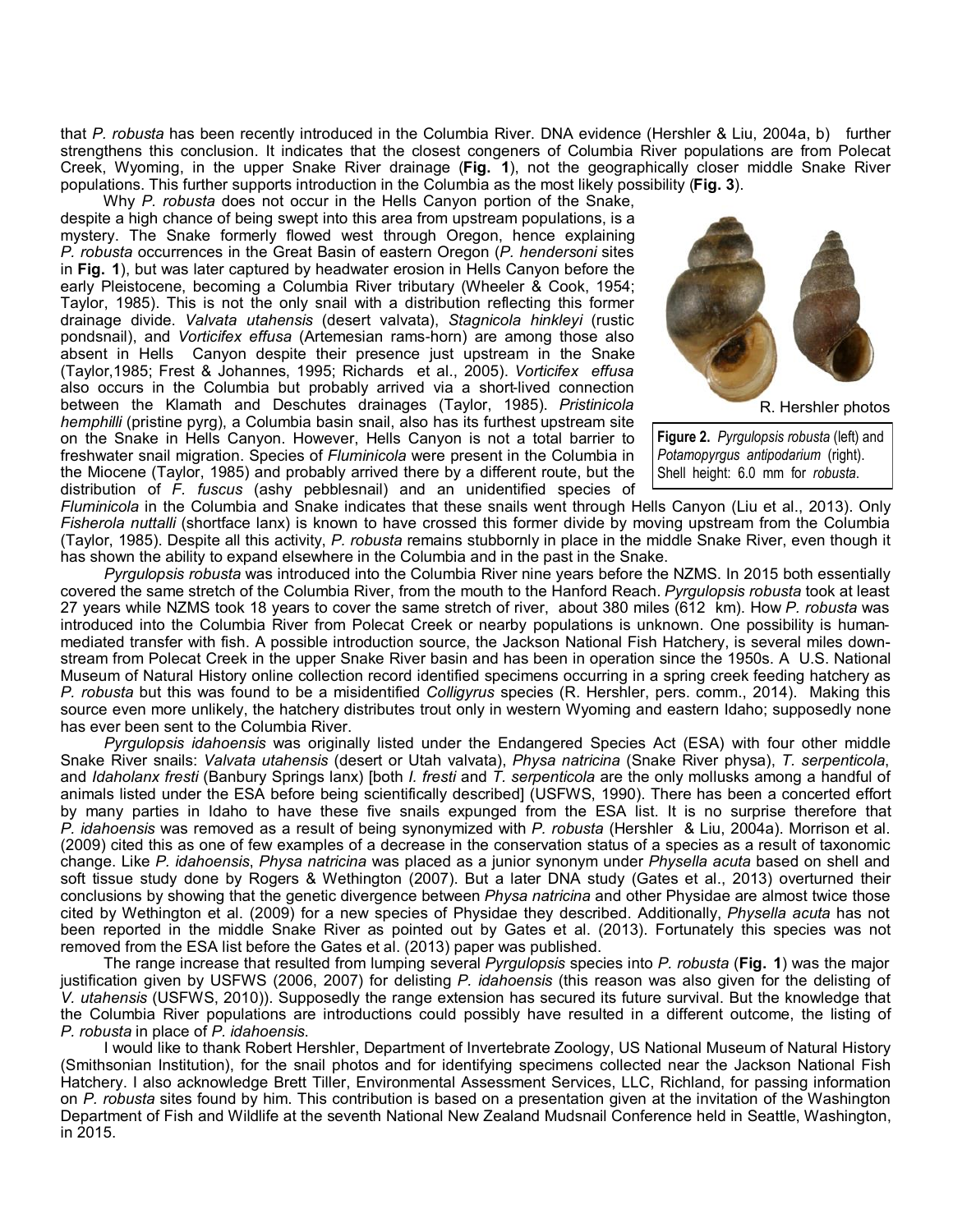

**Figure 3.** Phylogenetic reconstruction of drainage occurrences showing that *Pyrgulopsis robusta* (from Polecat Creek) is the closest congener to the Columbia River populations. Figure modified from Hershler & Liu (2004b), based on fig. 2 therein.

## **References:**

**Burch, J.Q. 1944**. Checklist of west American mollusks. *Minutes, Conchological Club of Southern California* 38:18. **Frest, T.J. 2003**. *Progress Report. Owyhee River Mollusk Inventory. July, 2003*. Report to the Vale District, Bureau of Land Management, Vale, Oregon. Deixis Consultants, Seattle. 7 p. **Frest, T.J. & Johannes, E.J. 1995**. Interior Columbia Basin mollusk species of Special Concern. Final Report prepared for Interior Columbia Basin Ecosystem Management Project, Walla Walla, Washington. Deixis Consultants, Seattle. xi + 274 p. **Frest, T.J. & Johannes, E.[J.] 2004**. Some freshwater mollusks of the Lower Columbia River, Oregon and Washington. In: *Lower Columbia River Aquatic Nonin digenous Species Survey 2001-2004. Final Technical Report: Appendices* (Sytsma, M.D., Cordell, J.R., Chapman, J.W. & Draheim, R.C.), p. 69-88. Prepared for the U.S. Coast Guard and the U.S. Fish & Wildlife Service. Center for Lakes and Reservoirs, Portland State University, Portland, Oregon. **Frest, T.J., Johannes, E.J. & Tiller, B.L. 2008a**. Mollusk observations along the Hanford Reach of the Columbia River: 100 and 300 areas river corridor baseline risk assessment. Appendix F. Mollusk observations for the 100/300 area. In: *Inter-Areas Component of the River Corridor Baseline Risk Assessment Sampling Summary* (Queen, J.M.), p. Fi-ii, F1- 40. Washington Closure Hanford, LLC, Richland,

Washington. **Frest, T.J., Johannes, E.J. & Tiller, B.L. 2008b**. Mollusk observations along the Hanford Reach of the Columbia River: inter-areas river corridor baseline risk assessment. Habitat assessment and likelihood of species presence. Appendix G. Mollusk observations for the inter-areas. In: Inter-Areas Component of the River Corridor Baseline Risk Assessment Sampling Summary (Queen, J.M), p. Gi-ii, G1-6. Washington Closure Hanford, LLC, Richland, Washington.

- **Gates, K.K., Billie L., Kerans, B.L., Keebaugh, J.L., Kalinowski, S. & Vu, N. 2013**. Taxonomic identity of the endangered Snake River physa, *Physa natricina* (Pulmonata: Physidae) combining traditional and molecular techniques. *Conservation Genetics* 14: 159-169. **Hershler, R. & Liu, H-P. 2004a**. Taxonomic reappraisal of species assigned to the North American freshwater gastropod subgenus *Natricola* (Rissooidea: Hydrobiidae). *The Veliger* 47: 66-81.
- **Hershler, R. & Liu, H-P. 2004b**. A molecular phylogeny of aquatic gastropods provides a new perspective on biogeographic history of the Snake River Region. *Molecular Phylogenetics and Evolution* 32: 927-937.
- **Hershler, R., Liu, H.-P., Frest, T.J., Johannes, E.J. & Clark, W.H. 2006**. Genetic structure of the western North American aquatic gastropod genus *Taylorconcha*and description of a second species. *Journal of Molluscan Studies* 72: 167-177.
- **Liu, H.-P., Walsh, J. & Hershler, R. 2013**. Taxonomic clarification and phylogeography of *Fluminicola coloradensis* Morrison, a widely ranging western North American pebblesnail. *Monographs of the Western North American Naturalist* 6(1): 87–110.
- **Morrison III, W.R., Lohr, J.L., Duchen, P., Wilches, R., Trujillo, D., Mair, M. & Renner, S.S. 2009**. The impact of taxonomic change on conservation: Does it kill, can it save, or is it just irrelevant? *Biological Conservation*142: 3201-3206.
- **Neitzel, D.R. & Frest, T.J. 1993**.Survey of Columbia River Basin streams for Columbia Pebblesnail *Fluminicola columbiana* and Shortface Lanx *Fisherola nuttalli*. Pacific Northwest Laboratory, Richland, Washington. ix + 29 p., appendices.
- **Richards, D.C., Falter, C.M., Lester, G.T. & Myers, R. 2005**. Responses to FERC Additional Information Request AR-2. Listed Mollusks. Hells Canyon Project FERC No. P-1971-079. In: *Snake River Aquatic Macroinvertebrate and ESA Snail Sampling: 2004*(Clark, W.M,, Bean, B.M, Stephenson, M.A. & Foster, A.E.), Appendix 14. Report to U.S. Fish & Wildlife Service, Boise, Idaho. Idaho Power Company, Boise, Idaho.